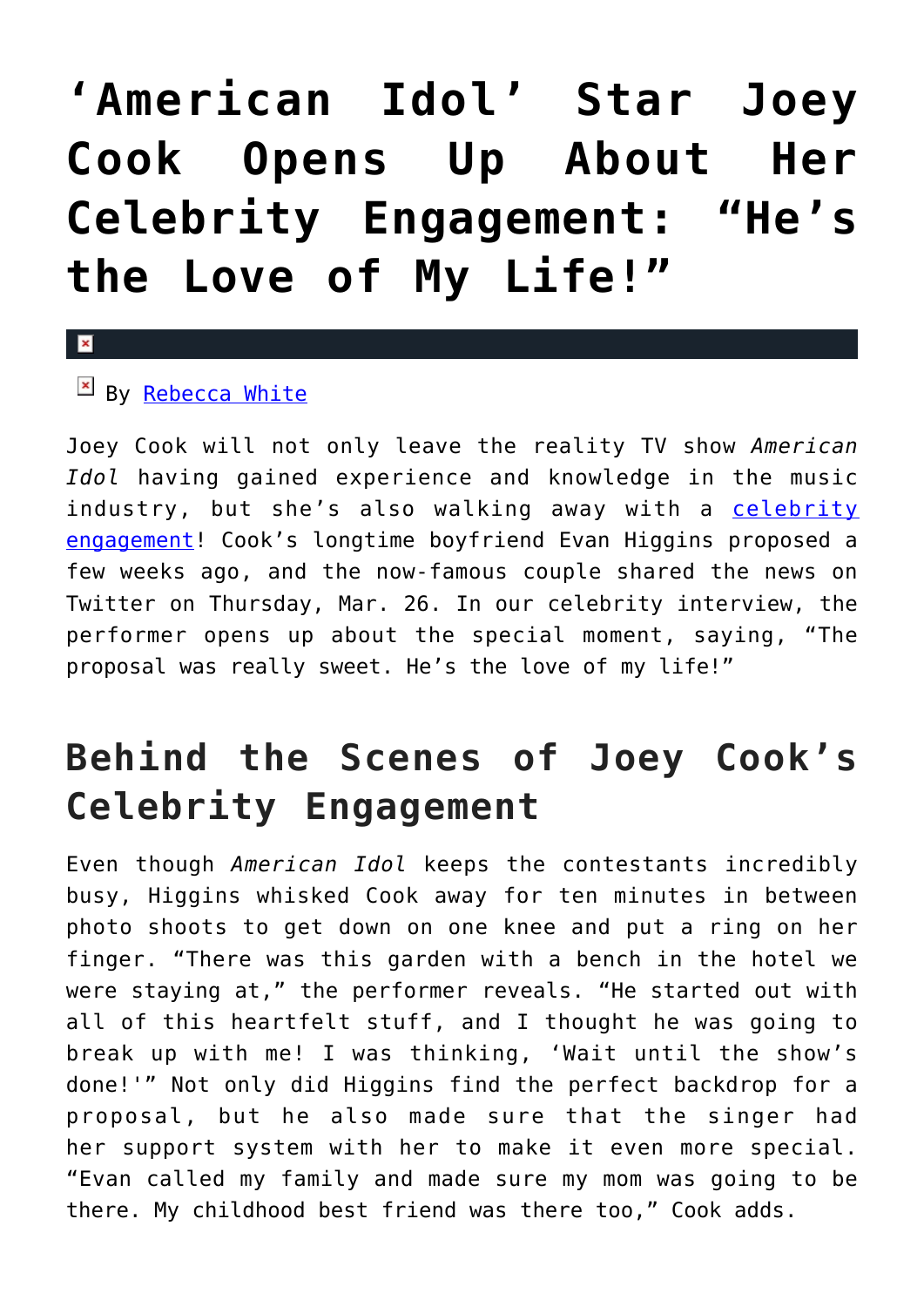**Related Link:** ['American Idol' Performer Qaasim Middleton Says,](http://cupidspulse.com/90742/american-idol-qaasim-middleton-celebrity-interview/) ["My Girlfriend Has Been a Huge Impact in My Life!"](http://cupidspulse.com/90742/american-idol-qaasim-middleton-celebrity-interview/)

The couple has carried out their relationship and love since 2009 and will celebrate their anniversary this summer — just in time for them to tie the knot. "I want to do the wedding soon because we've always wanted a summer wedding," the reality TV star gushes. "And it'll be six years this summer, so it's perfect!" Although we're sad to see her leave the competition, we're excited that she now has time to plan the perfect celebrity wedding with her beau.

## *American Idol* **Contestant Talks About What the Reality TV Show Taught Her**

Of course, Cook didn't just chat with us about her perfect celebrity engagement story. The eliminated contestant says that *American Idol* has provided her with so many resources for her future. "They've exposed me to millions of people," she shares. "I've never had vocal lessons before, and getting access to all of this information and being able to work with my vocal coach was amazing. I learned more about music in this last few months than I did in my whole life before now!"

The singer says she couldn't be more grateful for the lifechanging experience, which taught her more about herself as well. "I wasn't confident as a vocalist before, and this show has shown me that, along with playing instruments and writing music, I'm a singer, and that's what I do," she explains. "It's proven to me that I am good enough, and I am capable and deserving." We couldn't agree more!

**Related Link:** ['American Idol' Eliminated Contestant Adanna](http://cupidspulse.com/89636/american-idol-eliminated-contestant-adanna-duru/) [Duru Says the Reality TV Show "Is Like Superstar College!"](http://cupidspulse.com/89636/american-idol-eliminated-contestant-adanna-duru/)